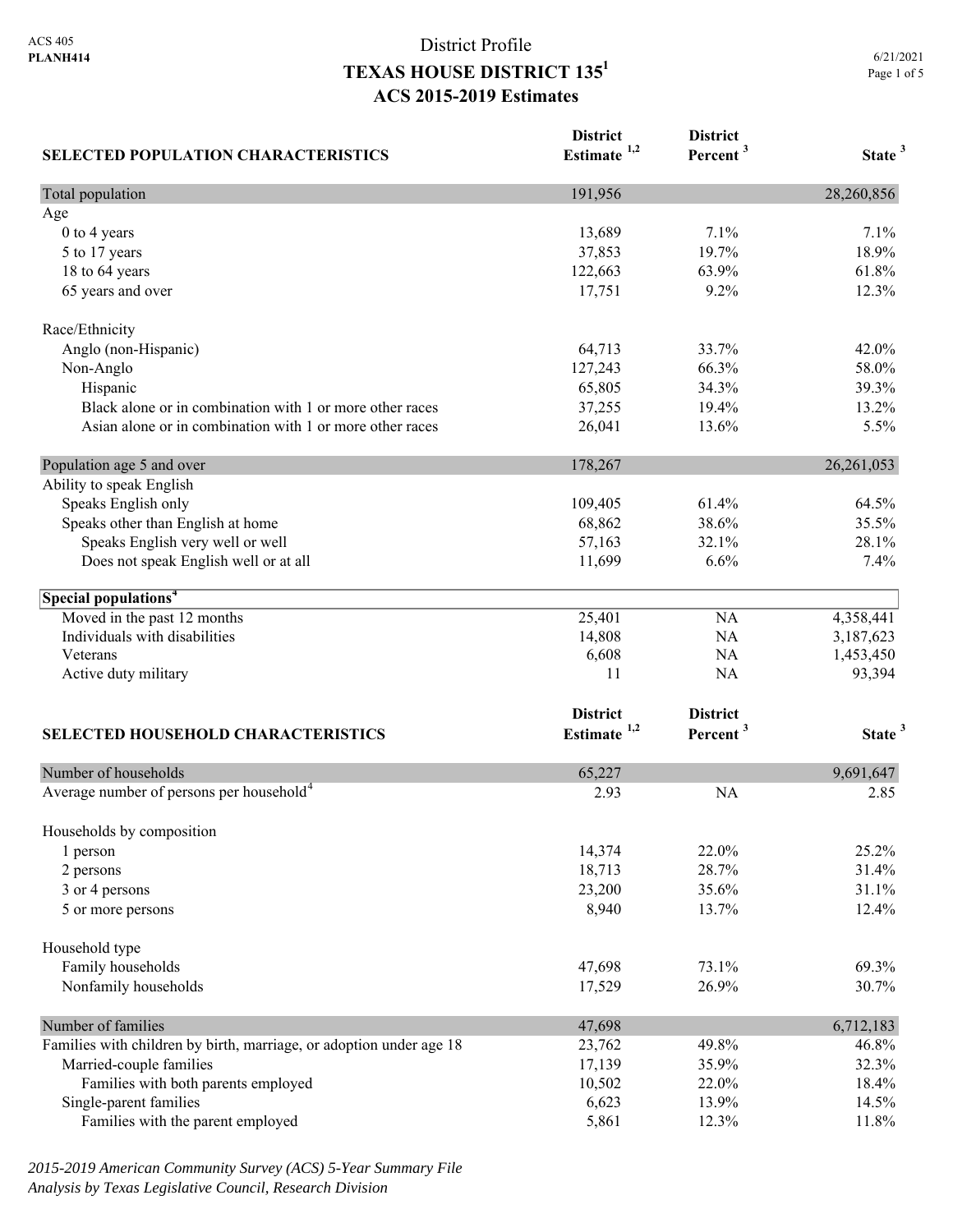| 6/21/2021   |  |  |  |
|-------------|--|--|--|
| Page 2 of 5 |  |  |  |

| SELECTED EDUCATION CHARACTERISTICS                                       | <b>District</b><br>Estimate <sup>1,2</sup> | <b>District</b><br>Percent <sup>3</sup> | State <sup>3</sup> |
|--------------------------------------------------------------------------|--------------------------------------------|-----------------------------------------|--------------------|
| Population age 3 and over enrolled in school                             | 54,737                                     |                                         | 7,681,758          |
| School status                                                            |                                            |                                         |                    |
| In preschool (public and private)                                        | 3,000                                      | 5.5%                                    | 6.0%               |
| In kindergarten, elementary, middle, or high school (public and private) | 37,856                                     | 69.2%                                   | 69.8%              |
| In preschool through 12th grade (public only)                            | 37,374                                     | 68.3%                                   | 68.8%              |
| In college, graduate, or professional school                             | 13,881                                     | 25.4%                                   | 24.3%              |
| Population age 25 and over                                               | 124,589                                    |                                         | 18, 131, 554       |
| <b>Educational attainment</b>                                            |                                            |                                         |                    |
| Bachelor's degree or higher                                              | 43,982                                     | 35.3%                                   | 29.9%              |
| Less than high school graduate                                           | 15,188                                     | 12.2%                                   | 16.3%              |
|                                                                          | <b>District</b>                            | <b>District</b>                         |                    |
| <b>SELECTED LABOR CHARACTERISTICS</b>                                    | Estimate <sup>1,2</sup>                    | Percent <sup>3</sup>                    | State <sup>3</sup> |
| Civilian employed population age 16 and over                             | 99,177                                     |                                         | 13,253,631         |
| Civilian employment sector                                               |                                            |                                         |                    |
| Private sector                                                           | 82,993                                     | 83.7%                                   | 80.1%              |
| Government sector                                                        | 9,336                                      | 9.4%                                    | 13.0%              |
| Self-employed                                                            | 6,711                                      | 6.8%                                    | 6.7%               |
| Industry for civilian employed population                                |                                            |                                         |                    |
| Agriculture, forestry, fishing, hunting, and mining                      | 4,307                                      | 4.3%                                    | 3.0%               |
| Construction                                                             | 6,904                                      | 7.0%                                    | 8.6%               |
| Manufacturing                                                            | 11,845                                     | 11.9%                                   | 8.5%               |
| Wholesale trade                                                          | 5,171                                      | 5.2%                                    | 2.9%               |
| Retail trade                                                             | 11,179                                     | 11.3%                                   | 11.4%              |
| Transportation and warehousing and utilities                             | 5,786                                      | 5.8%                                    | 5.9%               |
| Information                                                              | 1,689                                      | 1.7%                                    | 1.7%               |
| Finance and insurance, and real estate and rental and leasing            | 6,975                                      | 7.0%                                    | 6.7%               |
| Professional, scientific, management, administrative, and waste mgmt.    | 11,101                                     | 11.2%                                   | 11.5%              |
| Educational services and health care and social assistance               | 18,479                                     | 18.6%                                   | 21.6%              |
| Arts, entertainment, recreation, accommodation, and food services        | 7,945                                      | 8.0%                                    | 9.2%               |
| Other services, except public administration                             | 6,016                                      | 6.1%                                    | 5.2%               |
| Public administration                                                    | 1,780                                      | 1.8%                                    | 4.0%               |

| Population age 16 to 64                    | 128,542 |         | 18,273,711 |
|--------------------------------------------|---------|---------|------------|
| Worked at all in the past 12 months        | 101.335 | 78.8%   | 75.4%      |
| Worked 50-52 weeks                         | 80,974  | 63.0%   | 59.0%      |
| Usually worked 35 or more hours per week   | 73.103  | 56.9%   | 52.2%      |
| Usually worked less than 35 hours per week | 7.871   | $6.1\%$ | $6.8\%$    |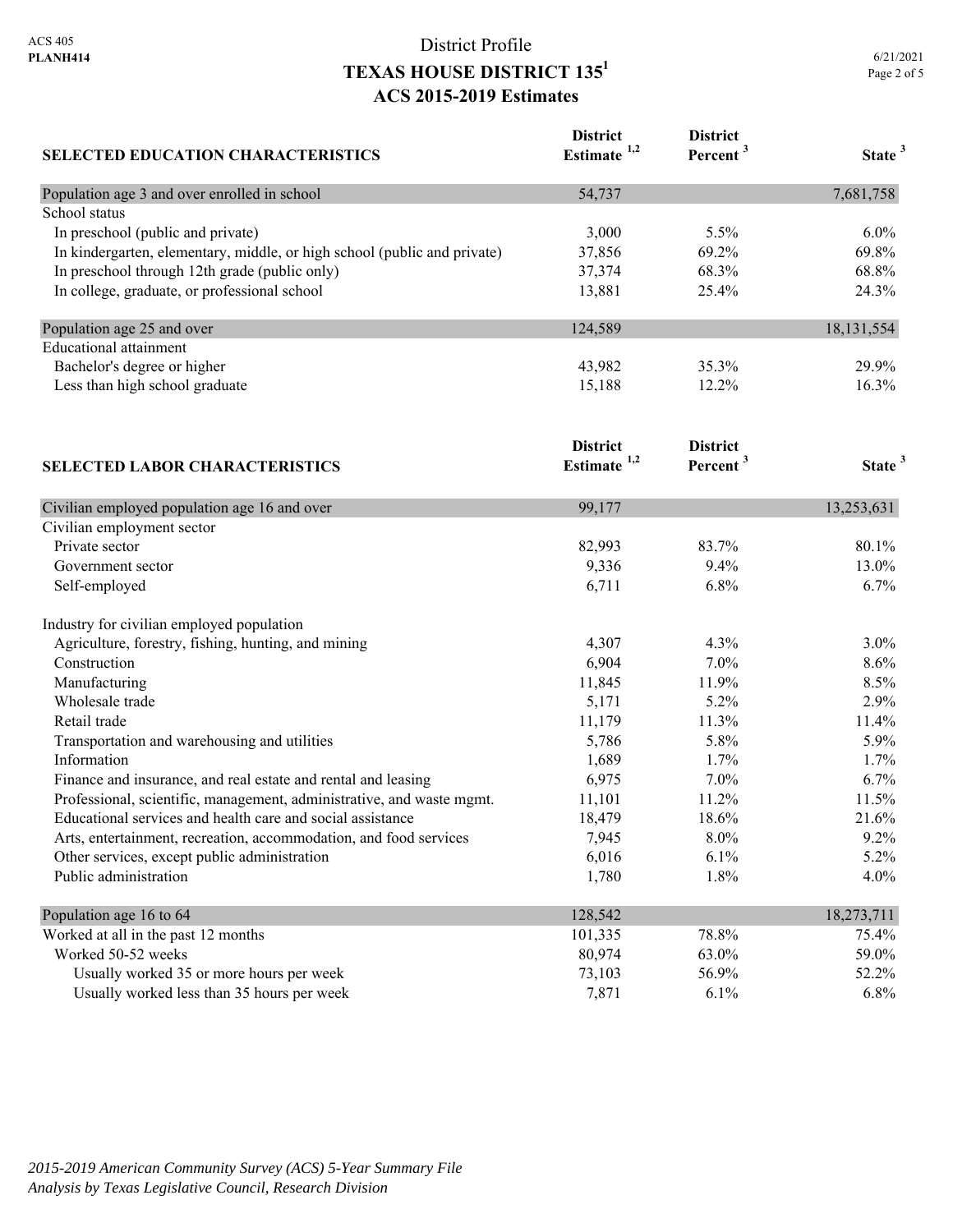| <b>SELECTED LABOR CHARACTERISTICS (continued)</b>               | <b>District</b><br>Estimate $1,2$ | <b>District</b><br>Percent <sup>3</sup> | State <sup>3</sup> |
|-----------------------------------------------------------------|-----------------------------------|-----------------------------------------|--------------------|
|                                                                 |                                   |                                         |                    |
| Workers age 16 and over                                         | 97,223                            |                                         | 13,115,511         |
| Means of transportation to work                                 |                                   |                                         |                    |
| Public transportation                                           | 1,270                             | 1.3%                                    | 1.4%               |
| Private vehicle                                                 | 90,402                            | 93.0%                                   | 90.5%              |
| Walk / bicycle / motorcycle                                     | 947                               | 1.0%                                    | 1.9%               |
| Taxi / other means                                              | 645                               | 0.7%                                    | 1.2%               |
| Worked at home                                                  | 3,959                             | 4.1%                                    | 5.0%               |
| Travel time to work <sup>5</sup>                                |                                   |                                         |                    |
| Less than 15 minutes                                            | 11,955                            | 12.3%                                   | 23.6%              |
| 15 minutes to 29 minutes                                        | 25,757                            | 26.5%                                   | 34.2%              |
| 30 minutes to 44 minutes                                        | 28,882                            | 29.7%                                   | 20.8%              |
| 45 minutes to 59 minutes                                        | 14,075                            | 14.5%                                   | 8.3%               |
| 60 minutes or more                                              | 12,595                            | 13.0%                                   | 8.1%               |
|                                                                 | <b>District</b>                   | <b>District</b>                         |                    |
| <b>SELECTED INCOME CHARACTERISTICS</b>                          | Estimate $1,2$                    | Percent <sup>3</sup>                    | State <sup>3</sup> |
| Persons in poverty <sup>6</sup>                                 | 17,865                            | 9.3%                                    | 14.7%              |
| Per capita income <sup>4</sup>                                  | \$33,604                          | NA                                      | \$31,277           |
| Number of households                                            | 65,227                            |                                         | 9,691,647          |
| Annual household income                                         |                                   |                                         |                    |
| Less than \$10,000                                              | 2,601                             | 4.0%                                    | 6.1%               |
| \$10,000 to \$24,999                                            | 4,911                             | 7.5%                                    | 12.9%              |
| \$25,000 to \$49,999                                            | 11,922                            | 18.3%                                   | 21.8%              |
| \$50,000 to \$99,999                                            | 21,889                            | 33.6%                                   | 30.1%              |
| \$100,000 to \$199,999                                          | 18,791                            | 28.8%                                   | 21.7%              |
| \$200,000 and over                                              | 5,113                             | 7.8%                                    | 7.4%               |
| Households with social security income                          | 12,011                            | 18.4%                                   | 25.6%              |
| Households with supplemental security income (SSI)              | 2,051                             | 3.1%                                    | 4.7%               |
| Households with public assistance income'                       | 1,188                             | 1.8%                                    | 1.4%               |
| Households that received food stamps/SNAP in the past 12 months | 5,325                             | 8.2%                                    | 11.8%              |
| Number of families living in poverty                            | 3,396                             |                                         | 759,269            |
| With related children under age 18                              | 2,627                             | 77.4%                                   | 77.1%              |
| Married couple families                                         | 1,212                             | 35.7%                                   | 26.2%              |
| Single-parent families                                          | 1,415                             | 41.7%                                   | 50.9%              |
| Female head of household                                        | 1,128                             | 33.2%                                   | 44.4%              |
| Male head of household                                          | 287                               | 8.5%                                    | 6.4%               |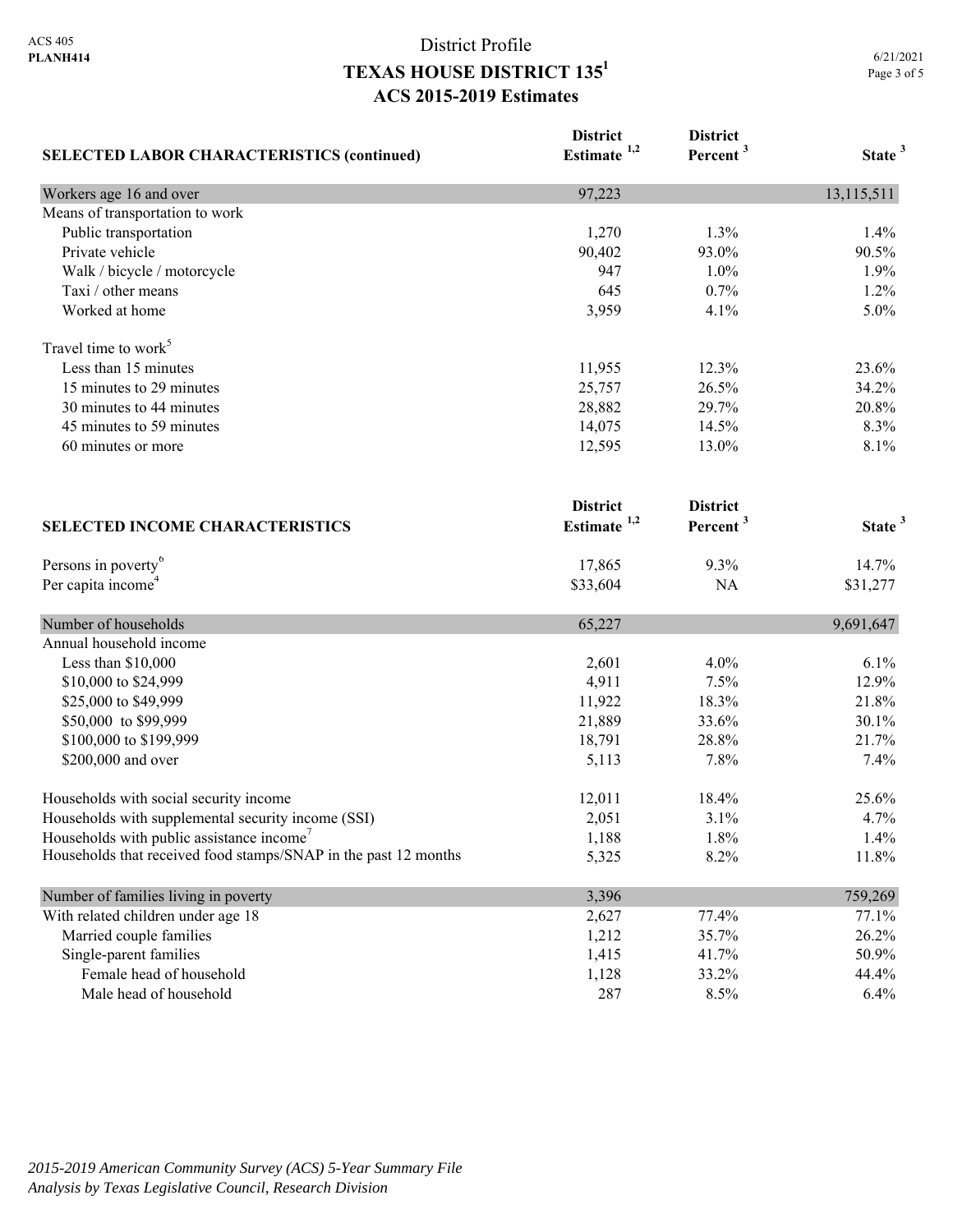**District** 

**District** 

| <b>SELECTED HOUSING CHARACTERISTICS</b>                                             | DISU ICL<br>Estimate <sup>1,2</sup> | DISU ICL<br>Percent <sup>3</sup> | State <sup>3</sup> |
|-------------------------------------------------------------------------------------|-------------------------------------|----------------------------------|--------------------|
| Number of housing units                                                             | 69,269                              |                                  | 10,937,026         |
| Age of housing                                                                      |                                     |                                  |                    |
| Built in 2010 or later                                                              | 6,955                               | 10.0%                            | 10.4%              |
| Built between 2000 and 2009                                                         | 23,334                              | 33.7%                            | 19.3%              |
| Built between 1990 and 1999                                                         | 17,625                              | 25.4%                            | 15.2%              |
| Built between 1970 and 1989                                                         | 19,882                              | 28.7%                            | 31.4%              |
| Built before 1970                                                                   | 1,473                               | 2.1%                             | 23.7%              |
| Occupancy status                                                                    |                                     |                                  |                    |
| Owner-occupied                                                                      | 41,858                              | 60.4%                            | 54.9%              |
| Renter-occupied                                                                     | 23,369                              | 33.7%                            | 33.7%              |
| Vacant                                                                              | 4,042                               | 5.8%                             | 11.4%              |
| Median gross rent (contract rent plus estimated utility and fuel cost) <sup>4</sup> | \$1,308                             | NA                               | \$1,045            |
| Median value of owner-occupied housing units <sup>4</sup>                           | \$192,000                           | NA                               | \$172,500          |
| Number of owner-occupied housing units                                              | 41,858                              |                                  | 6,004,802          |
| Value of owner-occupied housing                                                     |                                     |                                  |                    |
| Less than \$50,000                                                                  | 911                                 | 2.2%                             | 8.9%               |
| \$50,000 to \$99,999                                                                | 1,722                               | 4.1%                             | 16.5%              |
| \$100,000 to \$199,999                                                              | 20,164                              | 48.2%                            | 32.2%              |
| \$200,000 to \$499,999                                                              | 18,647                              | 44.5%                            | 34.8%              |
| \$500,000 and above                                                                 | 414                                 | 1.0%                             | 7.6%               |
| Selected monthly owner costs as a percentage of household income <sup>8</sup>       |                                     |                                  |                    |
| 35 percent or more                                                                  | 5,919                               | 14.1%                            | 15.3%              |
| 20 to 34.9 percent                                                                  | 11,471                              | 27.4%                            | 24.9%              |
| Less than 20 percent                                                                | 24,281                              | 58.0%                            | 59.0%              |
| Vehicles available in owner-occupied housing units                                  |                                     |                                  |                    |
| No vehicle                                                                          | 472                                 | 1.1%                             | 2.1%               |
| One or more vehicles                                                                | 41,386                              | 98.9%                            | 97.9%              |
| Number of renter-occupied housing units                                             | 23,369                              |                                  | 3,686,845          |
| Gross rent <sup>9</sup>                                                             |                                     |                                  |                    |
| Less than \$500                                                                     | 258                                 | 1.1%                             | 6.2%               |
| \$500 to \$749                                                                      | 463                                 | 2.0%                             | 13.4%              |
| \$750 to \$999                                                                      | 4,171                               | 17.8%                            | 24.2%              |
| \$1,000 to \$1,249                                                                  | 5,269                               | 22.5%                            | 20.7%              |
| \$1,250 and above                                                                   | 12,626                              | 54.0%                            | 30.5%              |
| Gross rent as a percentage of household income <sup>8</sup>                         |                                     |                                  |                    |
| 35 percent or more                                                                  | 8,186                               | 35.0%                            | 35.9%              |
| 20 to 34.9 percent                                                                  | 8,877                               | 38.0%                            | 32.1%              |
| Less than 20 percent                                                                | 5,130                               | 22.0%                            | 24.9%              |
| Vehicles available in renter-occupied housing units                                 |                                     |                                  |                    |
| No vehicle                                                                          | 1,183                               | 5.1%                             | 10.5%              |
| One or more vehicles                                                                | 22,186                              | 94.9%                            | 89.5%              |